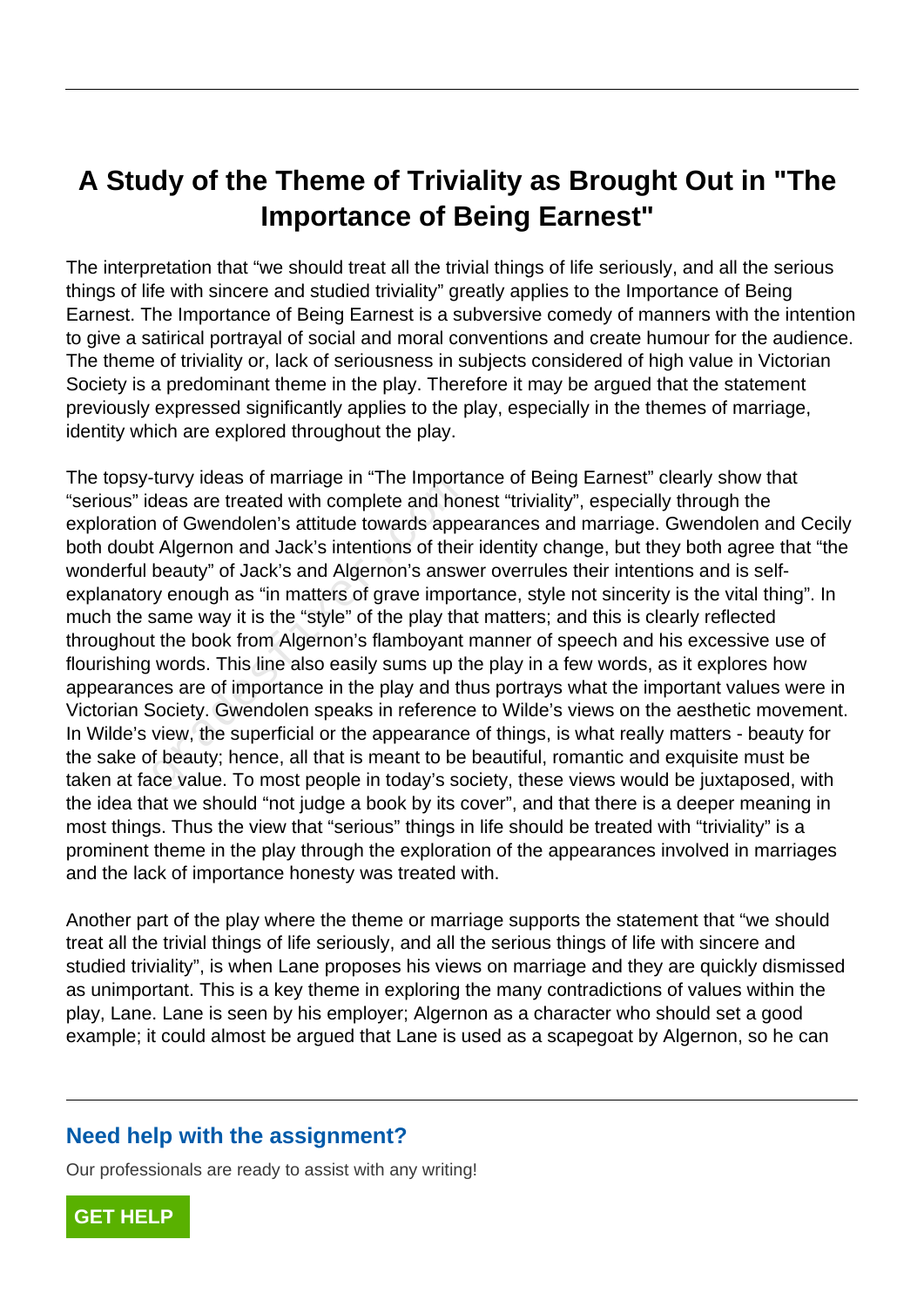justify himself, his views on the irrelevance of marriage and it could further reflect how the Victorian society, had their appearances so polished that they almost saw themselves as perfect and pinned any blame on their servants to keep their record spotless. Lane's view on marriage is seen as rather lax on the idea of marriage as he claims that his marriage was only a "consequence of a misunderstanding" - therefore we can see that his view on marriage is flippant and dismissive, and he acts as if it's unnatural to have "only been married once"; this to a person of current society seems to be a social norm, this creates comedy through the use of elements of comedy of manners, as it seems almost absurd that the servants should be taken as role models in society. Lane's remark clearly creates humour as the absurdity and the surrealism in the statement is said with such conviction (as seen in the 1964 tv episode version of the play direct by Bill Bain, Lane's grave attitude added even more humour and weight to his comment) so that it challenges and stretches social boundaries of marriage where many people are led to believe that one marriage is the ideal marriage; no matter how happy it is, or how much/how little financial gain came from it. Therefore the view that "serious" things in life should be treated with "triviality" is prominent theme in the play, and it's explored through the use of the class system and their contrast of status and their attitudes.

Identity is another key theme in which can be seen that uniqueness and singularity of each person, is treated with no importance, to the point that honesty has become trivial in the play and the lives of Jack and Algernon become sub plots in comparison to their life of their Bunburys which are of higher interest and thus of higher importance. One can clearly see that Gwendolen and Cecily have no interest in a honest and faithful marriage - instead they are both interested for their future husband to have the name "Ernest" - the point it becomes ironic and in some way morbid that this is all they intend to focus on, and they will not accept to marry Jack or Algernon unless they have this name. The play on words is particularly interesting; it could be argued that the pun emphasises the layers of Victorian Society; the private sphere and the public sphere, and how one layer (Ernest) was built on deceit and lies which were expressed towards others, and in the private sphere it was possible to meet the "earnest" person underneath. On the other hand it can be seen that the name nicely links back to the title of the play, "The Importance of Being Earnest" and the pun is made more complex, and the reader realises that for both Algernon and Jack it is important to become "Ernest", however if they were "Earnest" from the very beginning then they would never face the issues they did. This situation further shows how much surfaces and appearances mattered during the Victorian times; and the play portrays the image that not even marriages were of that high importance, rather; they were conducted at the spur of the moment. Hence the view that "serious" things in life should be treated with "triviality" is prominent theme in the play, and it is seen especially through lack of identity in the character and the acceptance of this, or even encouragement of this. class system and their contrast of statt<br>another key theme in which can be see<br>treated with no importance, to the poin<br>es of Jack and Algernon become sub p<br>which are of higher interest and thus of<br>n and Cecily have no inte

On the other hand it may be argued that this play does not encourage the idea of treating "trivial

## **Need help with the assignment?**

Our professionals are ready to assist with any writing!